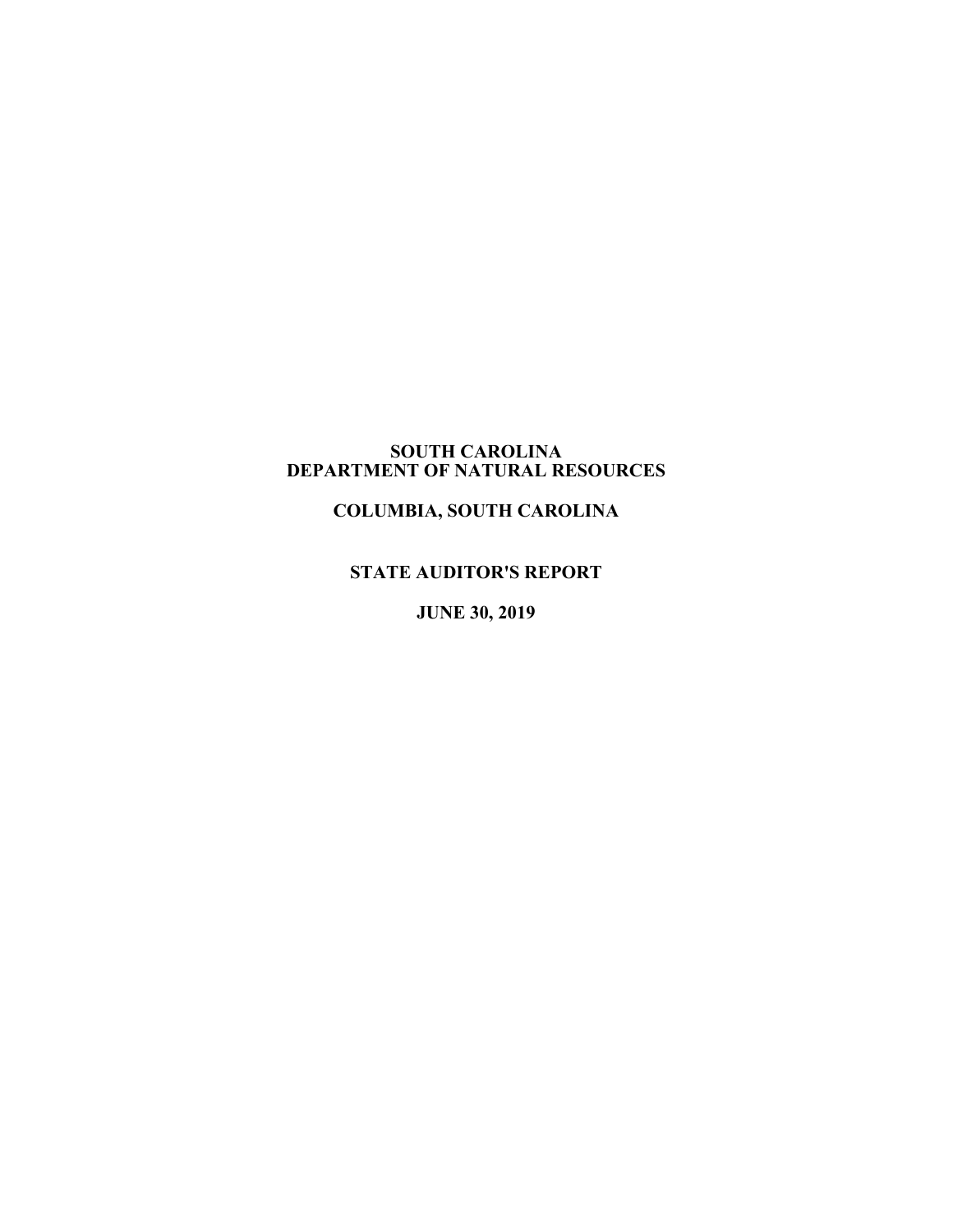

Independent Accountant's Report on Applying Agreed-Upon Procedures

May 19, 2020

Mr. Robert H. Boyles, Jr., Director and Members of the Natural Resources Board South Carolina Department of Natural Resources Columbia, South Carolina

We have performed the procedures described in Attachment 1, which were agreed to by the management of the South Carolina Department of Natural Resources (the Department), on the systems, processes and behaviors related to financial activity of the Department for the fiscal year ended June 30, 2019. The Department's management is responsible for the systems, processes and behaviors related to financial activity. The sufficiency of these procedures is solely the responsibility of the specified parties in this report. Consequently, we make no representation regarding the sufficiency of the procedures described in Attachment 1 either for the purpose for which the agreed-upon procedures report has been requested or for any other purpose.

This agreed-upon procedures engagement was conducted in accordance with attestation standards established by the American Institute of Certified Public Accountants. We were not engaged to and did not conduct an examination or review, the objective of which would be an opinion or conclusion, respectively, on the systems, processes and behaviors related to financial activity of the Department. Accordingly, we do not express an opinion or conclusion. Had we performed additional procedures other matters might have come to our attention that would have been reported to you.

The concept of materiality does not apply to findings to be reported in an agreed-upon procedures engagement. Therefore, all findings from the application of the agreed-upon procedures must be reported unless the definition of materiality is agreed to by the specified parties. Management of the Department has agreed that the following deficiencies will not be included in the State Auditor's Report on Applying Agreed-Upon Procedures:

- Errors of less than \$1,000 related to cash receipts and non-payroll cash disbursements transactions.
- Errors of less than \$1,000 related to reporting packages.

 $803.253.4160$ 

This report is intended solely for the information and use of the governing body and management of the South Carolina Department of Natural Resources and is not intended to be and should not be used by anyone other than these specified parties. However, this report is a matter of public record and its distribution is not limited.

803-343-0723

George & Kennedy, II

George L. Kennedy, III, CPA State Auditor

OSA.SC.GOV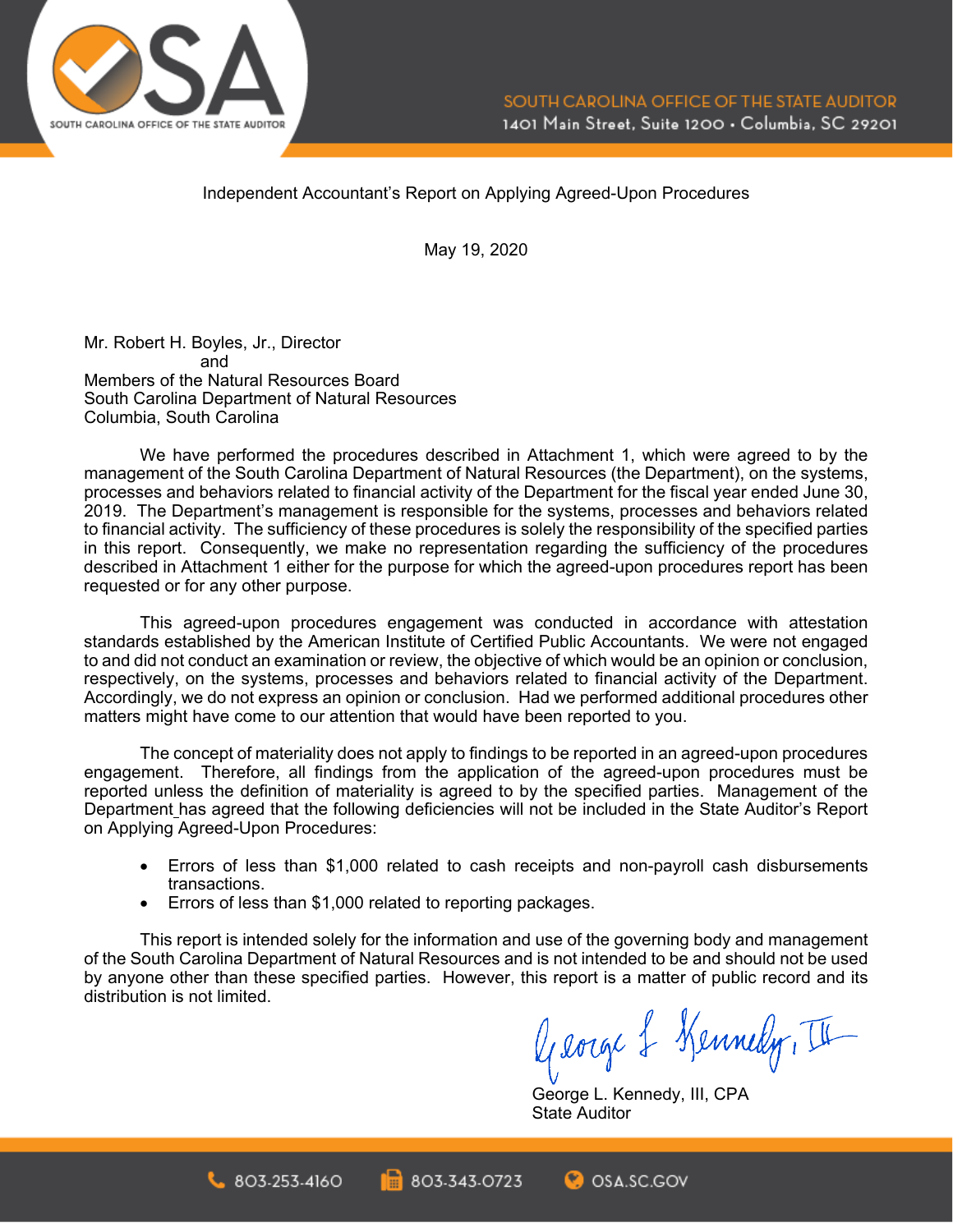### **South Carolina Office of the State Auditor Agreed-Upon Procedures Related to South Carolina Department of Natural Resources (P24)**

### **Cash Receipts/Revenues**

1. Compare current year revenues at the fund and account level from sources other than State General Fund appropriations to those of the prior year. Obtain from management an understanding of variations for the following general ledger accounts:

| <b>Earmarked Fund</b> |                |                                        |  |  |  |
|-----------------------|----------------|----------------------------------------|--|--|--|
| <b>Fund</b>           | GL             | <b>Description</b>                     |  |  |  |
|                       | <b>Account</b> |                                        |  |  |  |
| 30350065              | 4536050000     | Sale of Vehicles                       |  |  |  |
| 30350066              | 4480040000     | Sale of Publications & Brochures       |  |  |  |
| 30350067              | 4470150000     | <b>Vessel Charges</b>                  |  |  |  |
| 39078020              | 4300030000     | <b>Other Capital Grants-Restricted</b> |  |  |  |
| 39078020              | 4310080000     | <b>Non-Cash Asset Donations</b>        |  |  |  |

| <b>Restricted Fund</b> |                |                                        |  |  |  |
|------------------------|----------------|----------------------------------------|--|--|--|
| <b>Fund</b>            | GL             | <b>Description</b>                     |  |  |  |
|                        | <b>Account</b> |                                        |  |  |  |
| 41250000               | 4310030000     | <b>General Operating Contributions</b> |  |  |  |
|                        |                | and Donations-Restricted               |  |  |  |
| 48A50006               | 4300040000     | <b>IDC Recovery Account</b>            |  |  |  |
| 43950009               | 4226020000     | Other Penalties, Cost &                |  |  |  |
|                        |                | <b>Settlements</b>                     |  |  |  |
| 41257000               | 4310030000     | <b>General Operating Contributions</b> |  |  |  |
|                        |                | and Donations-Restricted               |  |  |  |
| 46090005               | 4390010000     | Sale of Timber                         |  |  |  |

| <b>Federal Fund</b> |                |                                          |  |  |  |
|---------------------|----------------|------------------------------------------|--|--|--|
| <b>Fund</b>         | GL             | <b>Description</b>                       |  |  |  |
|                     | <b>Account</b> |                                          |  |  |  |
| 57878010            | 4280020000     | <b>Federal Operating Grants-</b>         |  |  |  |
|                     |                | Restricted                               |  |  |  |
| 57878020            | 4280080000     | <b>Federal Capital Grants-Restricted</b> |  |  |  |

- 2. Haphazardly select fifteen cash receipts transactions and inspect supporting documentation to:
	- Ensure supporting documentation for transaction agrees with the general ledger as to amount, date, payor, document number, and account classification.
	- Determine that revenues/receipts were deposited in a timely manner in accordance with Proviso 117.1 of the fiscal year 2019 Appropriation Act.
	- Ensure that both revenue collections and amounts charged are properly authorized by State law.
	- Determine that receipts are recorded in the proper fiscal year.
- 3. Confirm that any Department fee increases are in accordance with Proviso 117.7 of the fiscal year 2019 Appropriation Act.

We found no exceptions as a result of these procedures.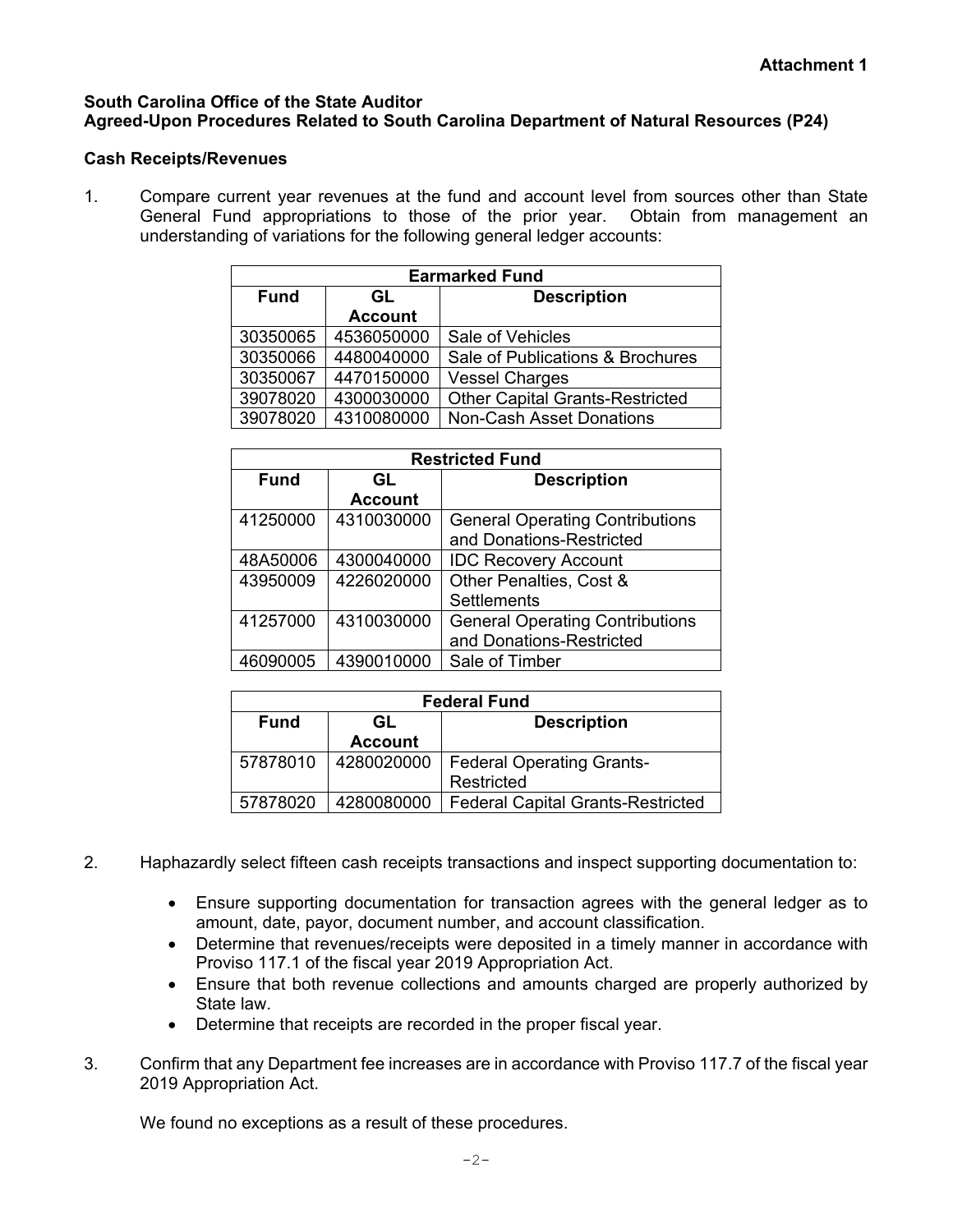### **Cash Disbursements/Non-Payroll Expenditures**

4. Compare current year non-payroll expenditures at the subfund and account level to those of the prior year. Obtain from management an understanding of variations for the following account series:

| <b>General Fund</b> |  | <b>Earmarked Fund</b>              |      |  |
|---------------------|--|------------------------------------|------|--|
|                     |  |                                    |      |  |
| Allocations   517-  |  | Land, Buildings,<br>Infrastructure | 507- |  |
|                     |  |                                    |      |  |

| <b>Restricted Fund</b> |         | <b>Federal Fund</b> |      |  |
|------------------------|---------|---------------------|------|--|
|                        |         |                     |      |  |
| Allocations            | $517 -$ | Land, Buildings,    | 507- |  |
|                        |         | Infrastructure      |      |  |
|                        |         | Allocations         | 517- |  |

- 5. Haphazardly select fifteen non-payroll disbursements and inspect supporting documentation to determine:
	- The transaction is properly completed as required by Department procedures; invoice(s) agree(s) with general ledger as to vendor, amount, number, and date.
	- All supporting documents and approvals required by Department procedures are present and agree with the invoice.
	- The transaction is a bona fide expenditure of the Department.
	- The transaction is properly classified in the general ledger.
	- Disbursement complied with applicable State laws, rules, and regulations including the State Consolidated Procurement Code, state travel regulations etc.
	- Disbursements are recorded in the proper fiscal year.
	- Clerical accuracy / confirm proper sales/use tax.

For federally funded cash disbursements/non-payroll expenditures, inspect supporting documentation to determine:

• Charges are necessary and reasonable for the proper administration of the program, incurred during the approved grant period, given consistent accounting treatment and applied uniformly to both federally assisted and other activities of the recipient.

We found no exceptions as a result of these procedures.

### **Payroll**

- 6. Compute the percentage distribution of fringe benefit expenditures by fund source and compare to the actual distribution of recorded personal service expenditures by fund source. Obtain an explanation of variations greater than 10%.
- 7. Compare the percentage change in personal service expenditures between the current year and prior year to the percentage change in employer contributions expenditures between the current year and prior year. Obtain an explanation of changes greater than 10% when the proportion of employer contribution to personal service expenditures also varies at a rate greater than 5% between fiscal years.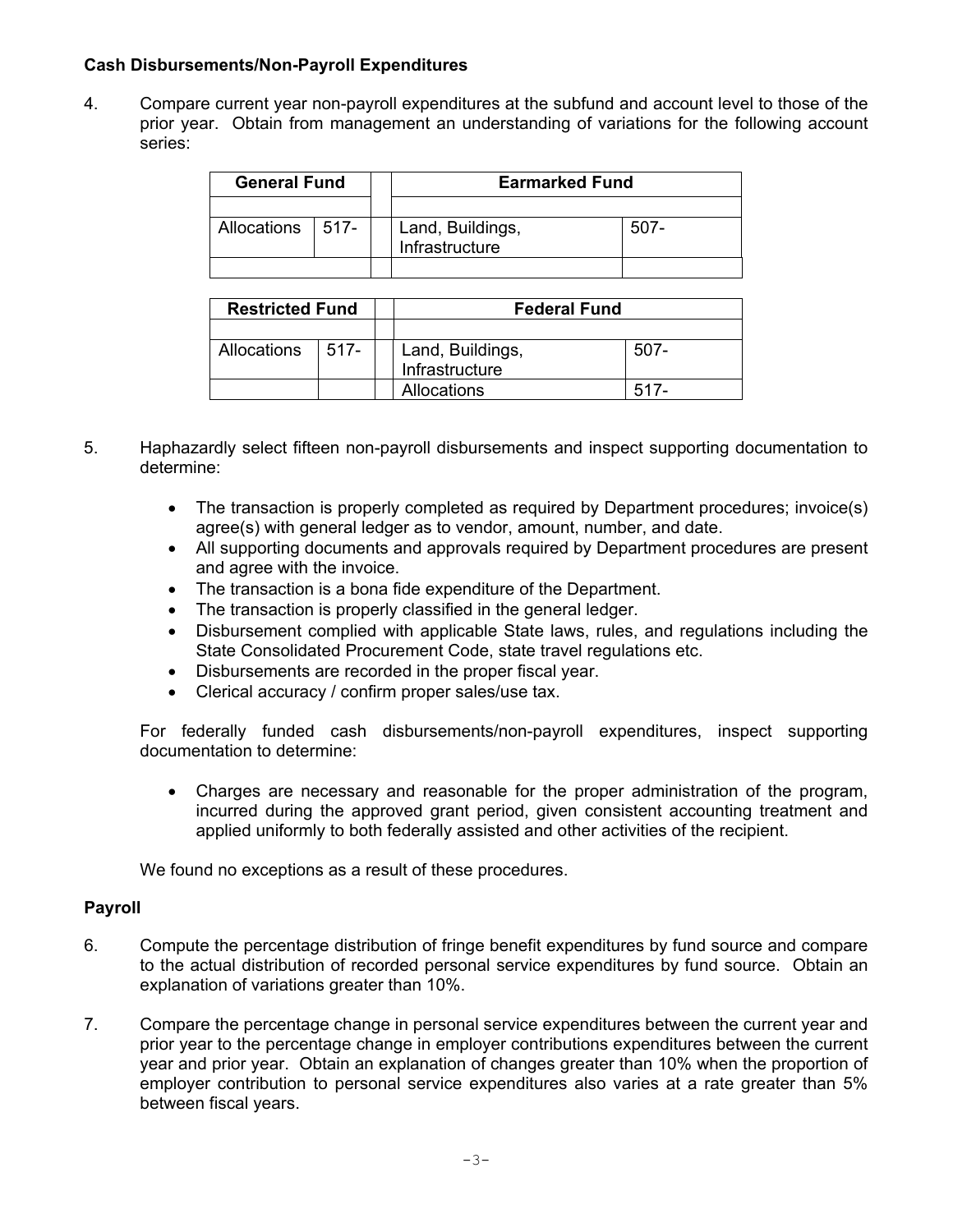# **Payroll (Continued)**

- 8. Haphazardly select fifteen employees who terminated employment during the fiscal year to determine if they were removed from the payroll in accordance with the Department's policies and procedures, that the employee's last paycheck was properly calculated and that the employee's leave payout was properly calculated in accordance with applicable State law.
- 9. Haphazardly select ten employees hired during the fiscal year to determine if they were added to the payroll in accordance with the Department's policies and procedures and that their first paycheck was properly calculated in accordance with applicable State law.
- 10. Haphazardly select three bonus pay disbursements to determine:
	- The employee does not make more than \$100,000 annually.
	- The bonuses received during the year did not exceed \$3,000.
	- The payment amount agreed to supporting documentation and the bonus was given for proper reason in accordance with Department policy.
	- The bonus pay was approved by the appropriate supervisor.
- 11. Allowances for residences (Proviso 117.15 of the fiscal year 2019 Appropriation Act): Confirm that the fair market rental value of any residence furnished to a state employee is reported by the Department furnishing the residence to the Department Head Salary Commission and the Department of Administration by October 1 of the fiscal year. In addition, confirm that designated employee reward programs have written criteria approved by the Department governing board or commission.

We found no exceptions as a result of these procedures.

#### **Journal Entries and Transfers**

- 12. Haphazardly select ten journal entries and ten transfers for the fiscal year to:
	- Trace postings to the general ledger, confirming amounts agree with supporting documentation.
	- Confirm transaction is properly approved.
	- Inspect supporting documentation to confirm the purpose of the transaction.

We found no exceptions as a result of these procedures.

#### **Reporting Packages**

- 13. Obtain copies of fiscal year end reporting packages submitted to the Office of the State Comptroller General (CG). Inspect the Master Reporting Package Checklist to determine the appropriate reporting packages were submitted by the due date established by the CG's Reporting Policies and Procedures Manual.
- 14. In addition to the procedure above, perform the following:
	- Other Receivables Reporting Package

Determine if reported amounts are accurate based on inspection of the South Carolina Enterprise Information System (SCEIS) general ledger, the SCEIS Yearend Rptg - Accounts Receivable Current with Customer report and/or Department prepared records. In addition, haphazardly select five receivables to determine if the amounts were properly classified, calculated, and reported.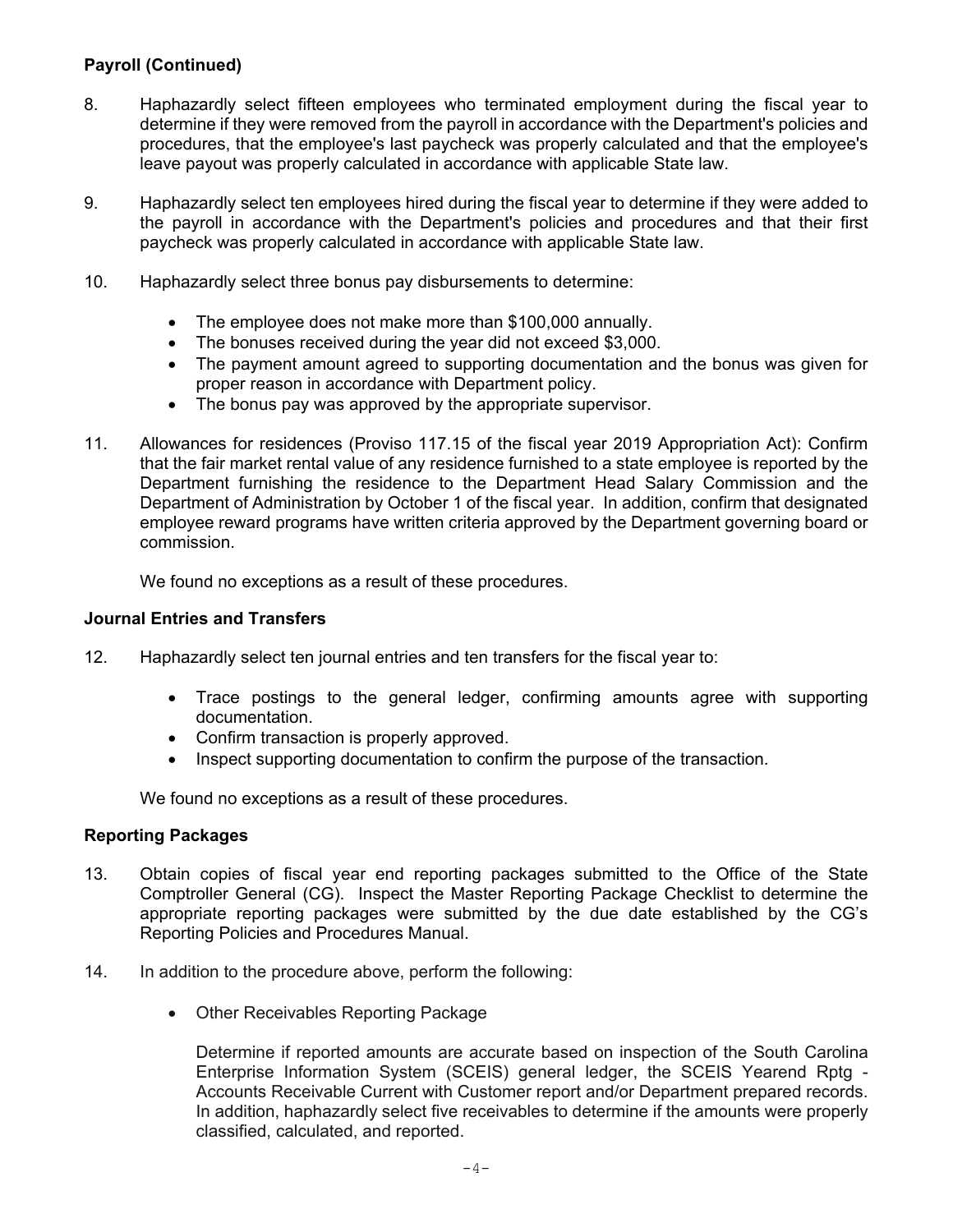### **Reporting Packages (Continued)**

• Operating Leases Reporting Package

Based on inspection of invoices, lease agreements and/or Department prepared records, determine if the future rental payments to be received for property leased to others were properly reported. In addition, confirm that the Department submitted copies of all leases to the CG in accordance with the CG's Reporting Package Instructions.

• Miscellaneous Loss Liabilities, Loss Contingencies, and Commitments Reporting Package

Determine if responses and amounts are reasonable/accurate based on inspection of invoices and/or contractual agreements.

• Subsequent Events Questionnaire

Determine if responses are reasonable/accurate and any required supplemental information was properly prepared and submitted based on inspection of the SCEIS general ledger and/or Department prepared records. In addition, haphazardly select five payables from the Subsequent Events Accounts Payable Worksheet and determine if the amounts were properly classified, calculated and reported and excluded from the original Accounts Payable Reporting Package submission.

# **Findings**

**Operating Leases Reporting Package -** Future rental payments to be received for Fund 30350067 were overstated on the Operating Lease Summary Form - Lessor by \$199,608.

**Subsequent Events Questionnaire -** We determined that payables totaling \$19,444 were not properly identified and reported as intergovernmental payables for Fund 50550000 on the Subsequent Events Accounts Payable Worksheet.Additionally, we identified four payables for various funds totaling \$46,489 that were not properly identified and reported on the worksheet.

A similar finding was noted in the 2018 State Auditor's Report.

#### **Management's Response**

The Department concurs with these findings. Staff that prepares and reviews the reporting packages have been advised as to how each of these situations should be handled in the future to ensure proper reporting.

#### **Repairs and Maintenance**

15. Haphazardly select ten disbursements recorded in repairs/maintenance general ledger accounts (502146- and 502147- account series) to determine if the costs were properly expensed rather than capitalized.

We found no exceptions as a result of these procedures.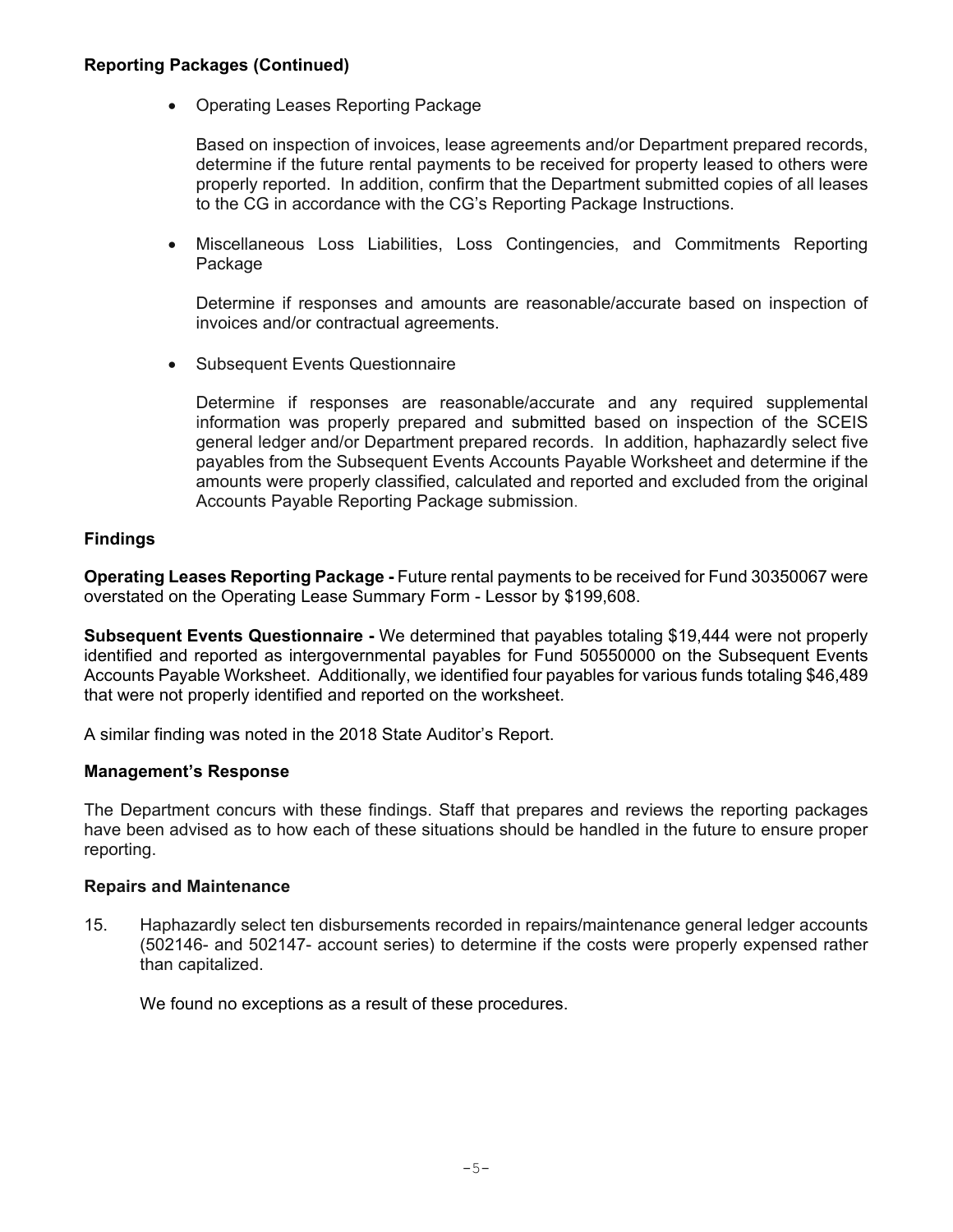# **Travel Advances**

- 16. Haphazardly select three travel advances and inspect supporting documentation to determine:
	- Proper approval was obtained from the CG for advances associated with in-state travel.
	- The advance request was submitted to the CG no later than seven business days prior to the beginning of the trip.
	- The advance was not made for more than 80% of estimated travel expenses or made in instances where 80% of estimated travel expenses was less than \$250.
	- The Department maintained adequate records to support the advance.
	- The employee repaid the advance within thirty days after the end of the trip.

We found no exceptions as a result of these procedures.

#### **Reconciliation of VOLT System to SCEIS**

17. Obtain one haphazardly selected reconciliation of the Department's online customer service portal (VOLT) to SCEIS and determine if it was performed timely and properly documented and if reconciling differences were adequately explained and properly resolved.

We found no exceptions as a result of these procedures.

#### **Appropriation Act / Department-Specific Provisos**

- 18. Confirm that the Department submitted to the State Human Affairs Commission employment and filled vacancy data by race and sex by October thirty-first of the fiscal year in accordance with Proviso 117.13 of the fiscal year 2019 Appropriation Act.
- 19. Confirm that the Department maintained a continuing log of all flights online for public inspection and that aircraft(s) owned or operated by the Department was used only for official business in accordance with Proviso 117.22 of the fiscal year 2019 Appropriation Act.
- 20. Confirm that the Department appropriately spent non-recurring funds in compliance with Proviso 118.15 of the fiscal year 2019 Appropriation Act through inquiry and inspection of the Department's supporting documentation and records.
- 21. Confirm that the Department submitted the required Bank Account Transparency and Accountability report to the State Fiscal Accountability Authority by October first of the fiscal year in accordance with Proviso 117.83 of the fiscal year 2019 Appropriation Act.
- 22. Haphazardly select and inspect two transactions for moving expenses paid in fiscal year 2019 to determine the following conditions were met as required by South Carolina Code of Laws Section 8-11-135:
	- The new employee's place of residence is outside of the State of South Carolina at the time of employment by the Department.
	- The Department can demonstrate that paying these costs is necessary to fill the position.
	- The maximum payment in any instance to any new employee may not exceed \$5,000.
	- The payment is certified by the Department head (or the board or commission chairman if the new employee is the Department head) as the total paid by the Department toward the total moving cost incurred by the new employee.